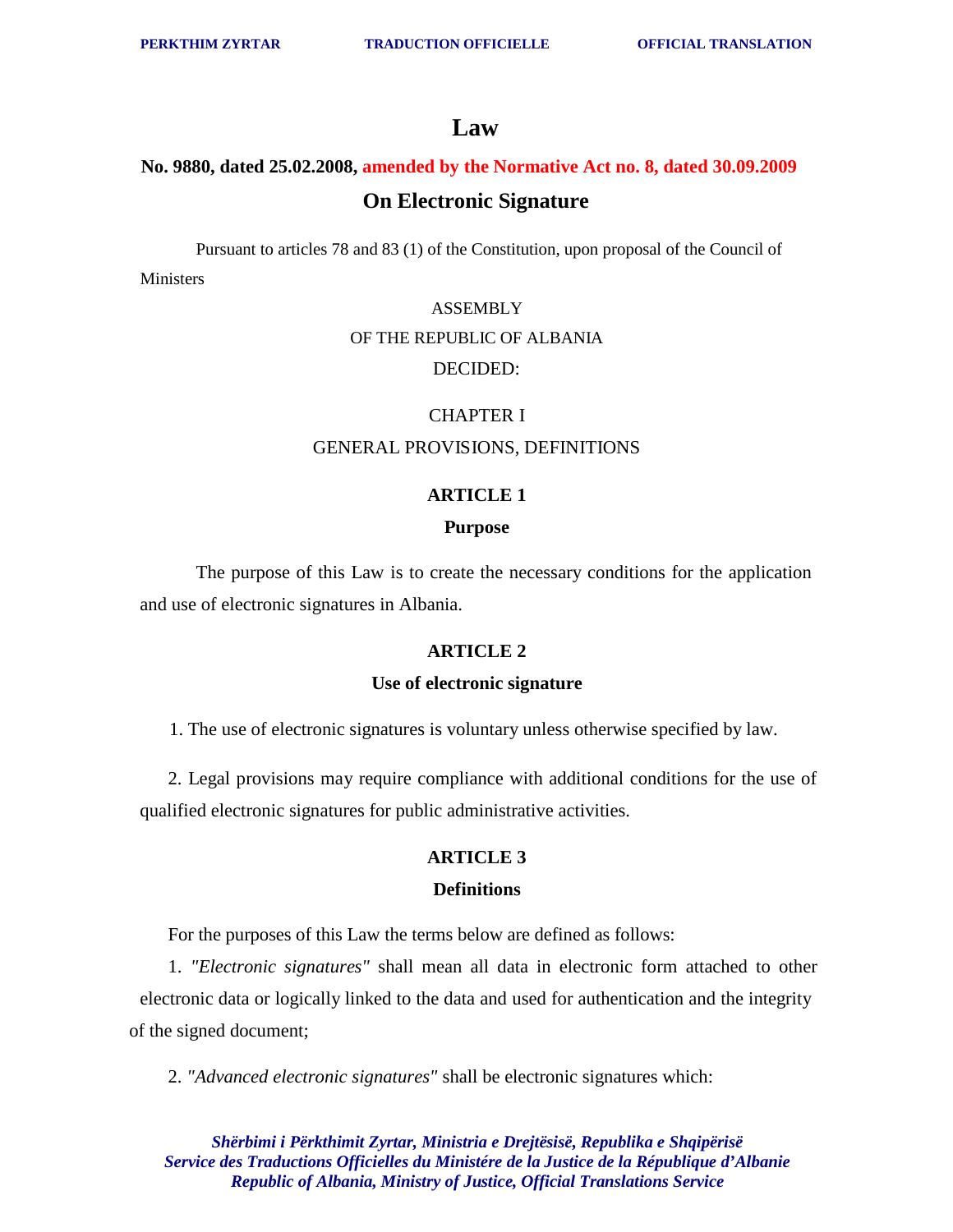a) are exclusively assigned to the specific owner of the signature code;

b) enable the identification of the owner of the signature code;

c) are produced with secure means which the owner of the signature code can keep under his sole and exclusive control, and

d) are linked to the data in such a manner that enables any subsequent alteration of the data to be easily detected;

3. *"Qualified electronic signatures"* shall be electronic signatures which:

a) are based on a qqualified certificate that is valid at the time of the creation of the signature; and

b) have been produced with a secure device for the creation of signatures;

4. "*Signature codes"* shall be unique electronic data such as private cryptographic codes or algorithms that are used to create an electronic signature.

5. *"Signature test codes"* shall be any electronic data such as public cryptographic codes or algorithms that are used to test and verify an electronic signature.

6. "*Certificates*" shall mean electronic certificates assigning signature test codes to a person and confirming his or her identity.

7. "Qualified certificates" are certificates issued by certification service providers in accordance with this Law, which fulfill the requirements set in this Law and adapted bylaws.

8. "Certification-service providers" shall be natural persons or legal entities who issue qualified certificates or qualified time stamps;

9. "Signature-code owners" shall be natural persons who own signature codes and to whom the appropriate signature test codes have been assigned in qualified certificates;

10. "Secure signature-creation devices" shall be *software* or *hardware* products created for qualified electronic certification that are used to store and apply the respective signature code, that meet or exceed the requirements of this Law and bylaws adopted under it.

11. "Signature-application components" shall be software and hardware products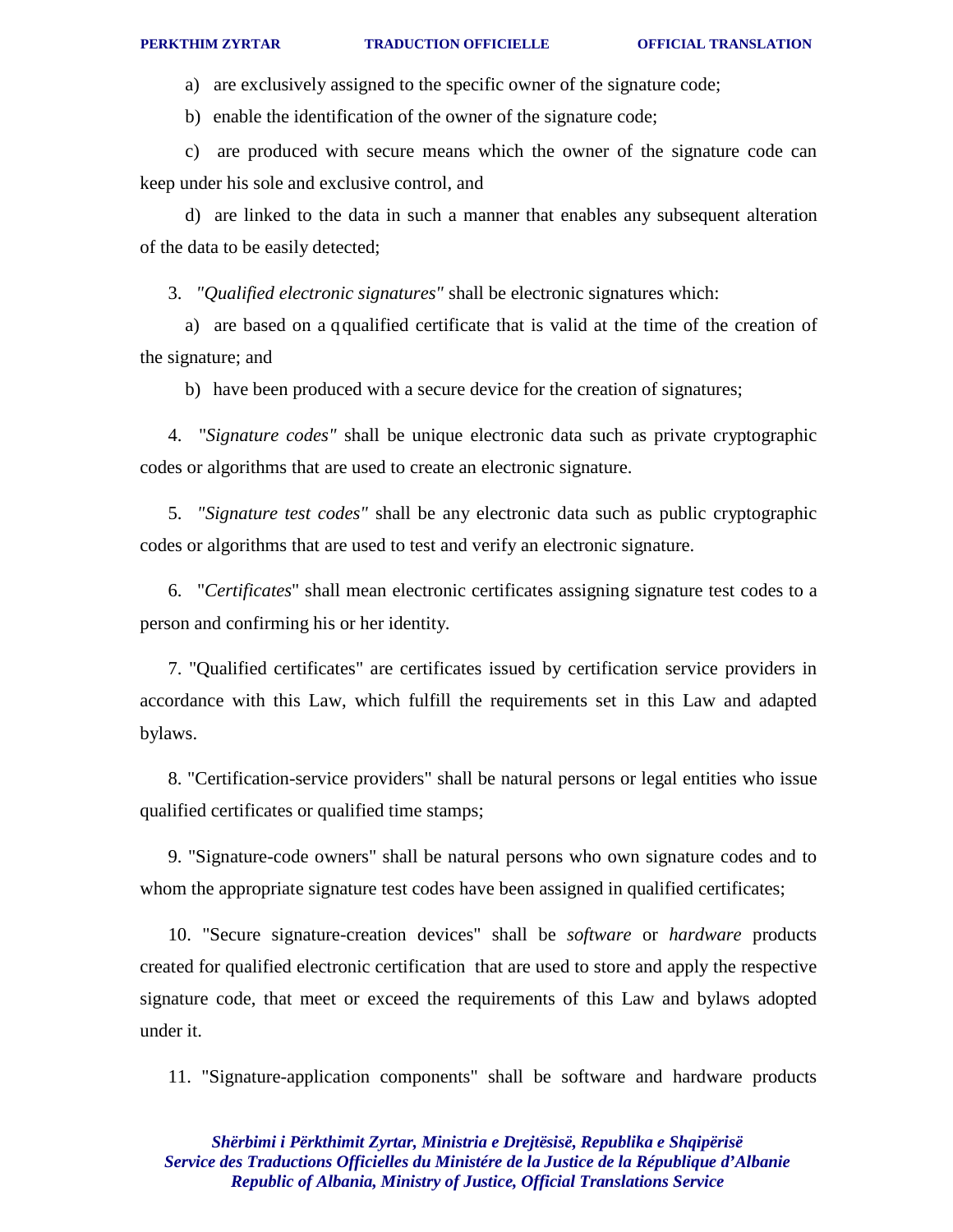designed to:

a) assign data to the process of producing or testing qualified electronic signatures or

b) test qualified electronic signatures or check qualified certificates and display the results;

12. "Technical components for certification services" shall be software or hardware products designed to:

a) create signature codes and transfer them into a secure signature-creation device

b) keep qualified certificates available for testing and, if necessary, downloading by the public, or

c) produce qualified time stamps;

13. "Products for qualified electronic signatures" shall be secure signature-creation devices, signature-application components, and technical components for certification services;

14. "Qualified time stamps" are electronic certificates issued by a Certification Service Provider, to confirm the data sets are presented in a certain time;

15. "The National Authority for Electronic Certification", is the public institution that supervises the enforcement of this Law, set in article 10 of this Law;

16. "The Minister" is the minister responsible for the field of activity.

#### CHAPTER II

### LEGAL VALIDITY OF THE ELECTRONIC SIGNATURES, EXCEPTIONS

#### **ARTICLE 4**

#### **Legal validity of electronic signatures**

A legal action which has to be made through a written document and a handwritten signature can also be made by an electronic document in conjunction with a qualified electronic signature. The electronic document, which bears the signatory's name and his qualified electronic signature, has the same legal validity as the simple written form.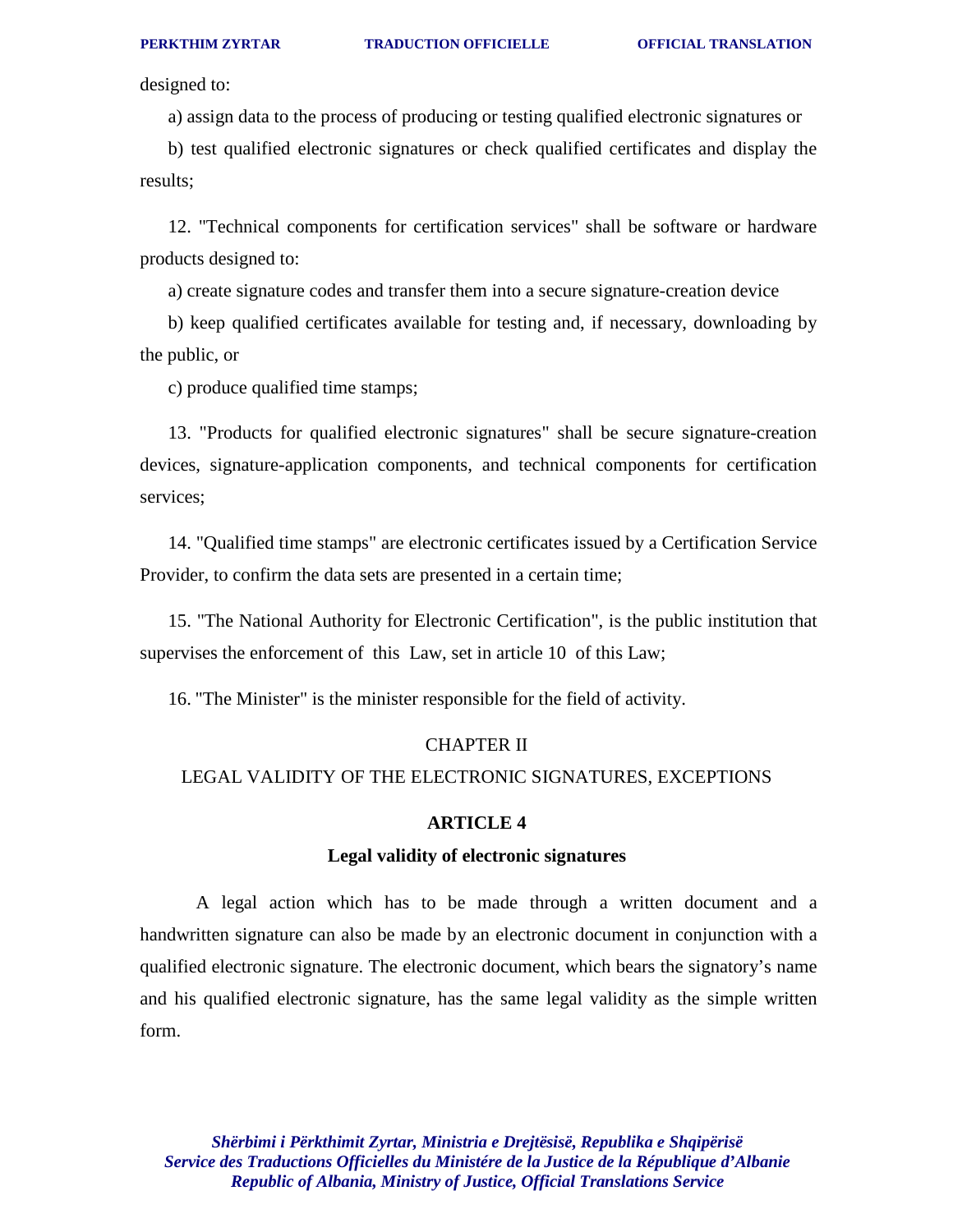#### **Electronically signed contract**

If the legal action is a contract then each of the parties has to sign the same document with each respective qualified electronic signature.

#### **ARTICLE 6**

#### **Waiver of rights**

The parties can agree to waive of the rights granted in this chapter.

#### **ARTICLE 7**

#### **Exceptions**

The electronic signature will not have any effect in the following cases:

1. legal action in the area of family law and law of legacy, which are subjected to special legal requirements;

2. other legal actions which require the public legalization, a written notarized act or official confirmation by a court;

3. legal actions that refer to assets as a guarantee of bail ; and

4. always when the law does not allow the use of electronic signature.

#### **ARTICLE 8**

#### **Authenticity of document's content**

If a document is signed with a valid electronic signature it is deemed that the content of the document is true and has not been modified.

#### **ARTICLE 9**

#### **Invalidity of electronic signatures**

The electronic signatures are considered invalid if it can be proven that the security requirements of this Law or bylaws have not been met.

#### CHAPTER III

#### COMPETENT AUTHORITY, REGISTRATION, SUPERVISION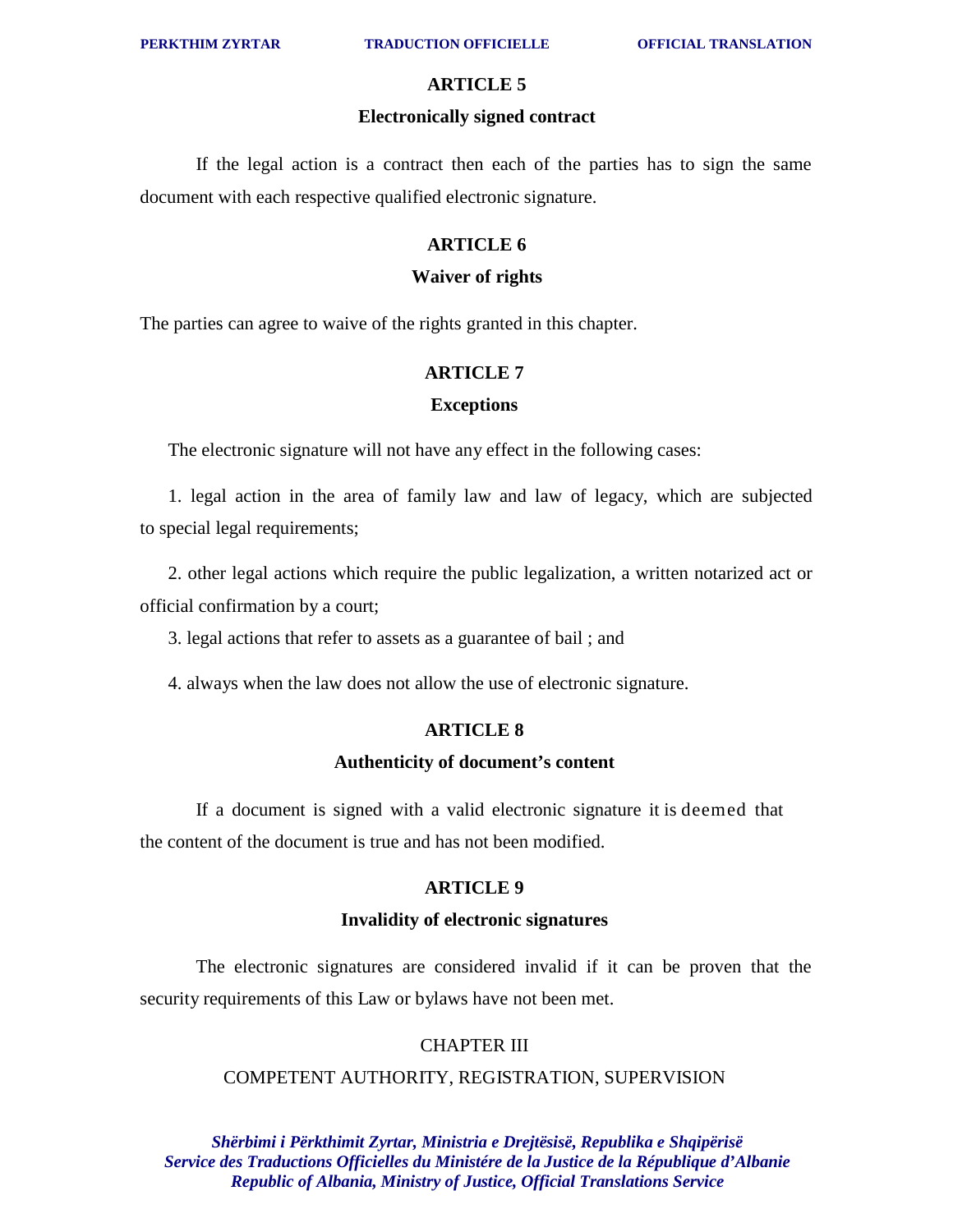#### **National Authority for Electronic Certification**

1. The National Authority for Electronic Certification, hereafter the Authority is the institution that supervises the enforcement of this Law and bylaws issued to its pursuance;

*2.* Authority shall be the central public institution, of legal character, *dependent on the respective minister, specified by the Decision of Council of Ministers(1) ;*

3. The Authority's residency shall be Tirana;

4. The Authority shall be financed by the State's budget and from revenues derived from its activity;

5. Pursuant to this law and bylaws the Authority has the full integrity to enforce its law and other provisions;

6. The Director of Authority is assigned by the minister and operates by the procedures provided in law nr. 8549, date 11.11.1999, "Status of Civil Servants ";

7. The employees of the Authority shall enjoy the status of civil servants. Working relations for authority employees, which cover supporting duties shall be regulated by labor law; and

8. The structure of the Authority shall be approved by Prime Minister after the Minister proposal. The Ordinance on functioning of the Authority shall be approved by Minister.

#### **ARTICLE 11**

#### **Registry of Certification Service Providers**

The authority shall register the names of the certification service providers and of the certification service providers that have ceased to operate pursuant to Article 13 and 46 of this law. This register is updated and published online.

<sup>(1)</sup> Normative Act Nr. 8, dated 30.09.2009, for an amendment of Law no. 9880, dated 25.02.2008, "For Electronic Signature"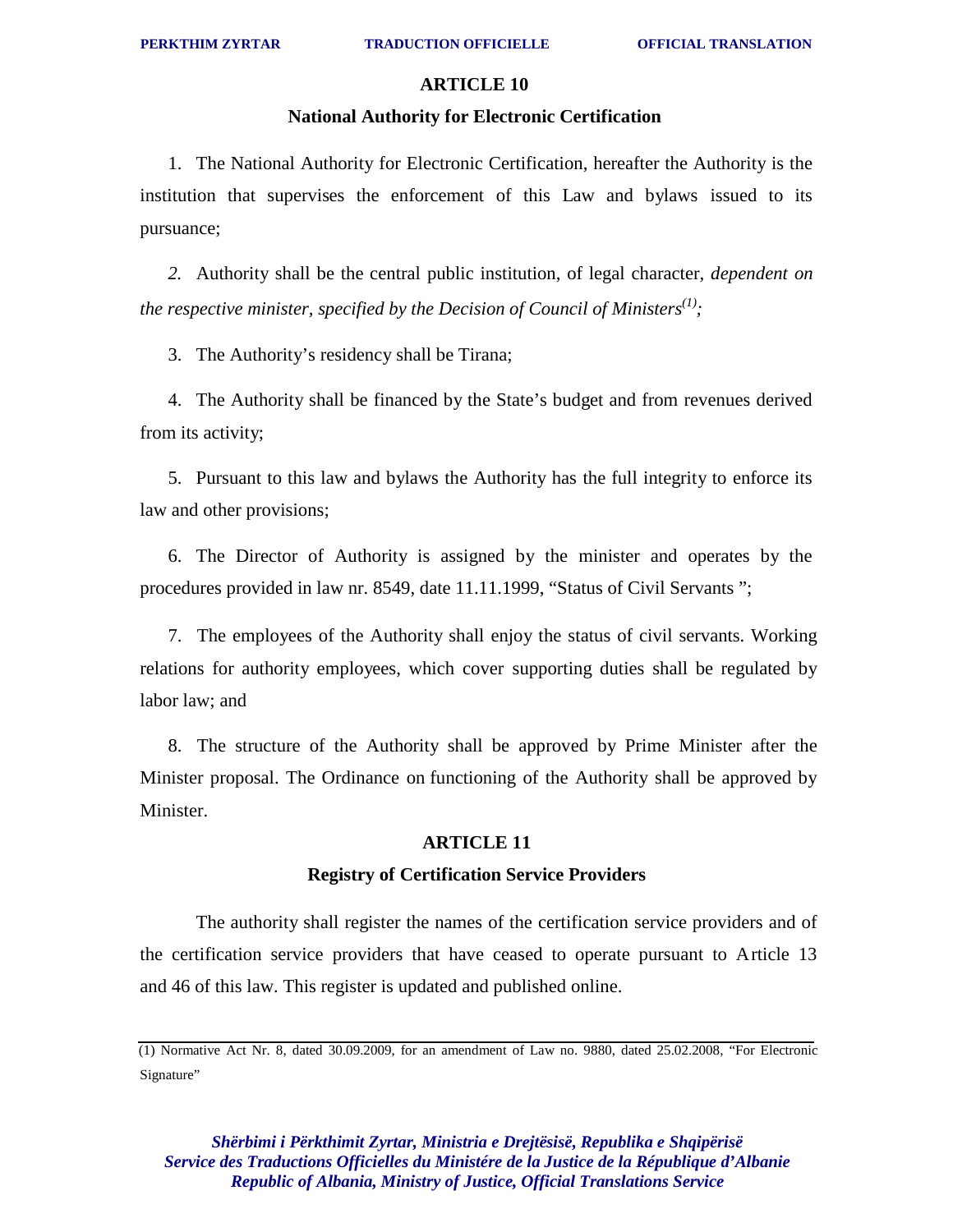## **ARTICLE 12 Supervision**

The Authority may conclude agreements with public or private entities to perform the supervision. In all cases, the activity should be related to particular duties or activities that cannot be performed by Authority.

#### **ARTICLE 13**

#### **Interruption of the Service Provider activity**

The Authority shall interrupt a certification service provider to operate temporarily, entirely or partly in cases when it:

a) has not the reliability necessary to operate as certification service provider;

b) has not the specialized knowledge necessary for its operations, pursuant to Article 19 of this law;

c) has not the necessary financial guarantee, pursuant to Article 19 of this law;

d) is using unsuitable products for electronic signatures;

e) does not fulfill the other conditions to operate as certification service provider pursuant to this Law and bylaws.

#### **ARTICLE 14**

#### **Invalidation of qualified certificates by the Authority**

1. The Authority may order qualified certificates to be invalidated if:

a) forged or are not sufficiently secure against forgery; and

b) secure signature-creation devices of the electronic signature have security defects that would enable qualified electronic signatures or data related to this signature to be forged without detection.

2. The Authority verifies the invalidity of qualified certificates, which are forged.

3. The invalidation procedures and information of third parties are regulated by other bylaws issued to pursuance of this law.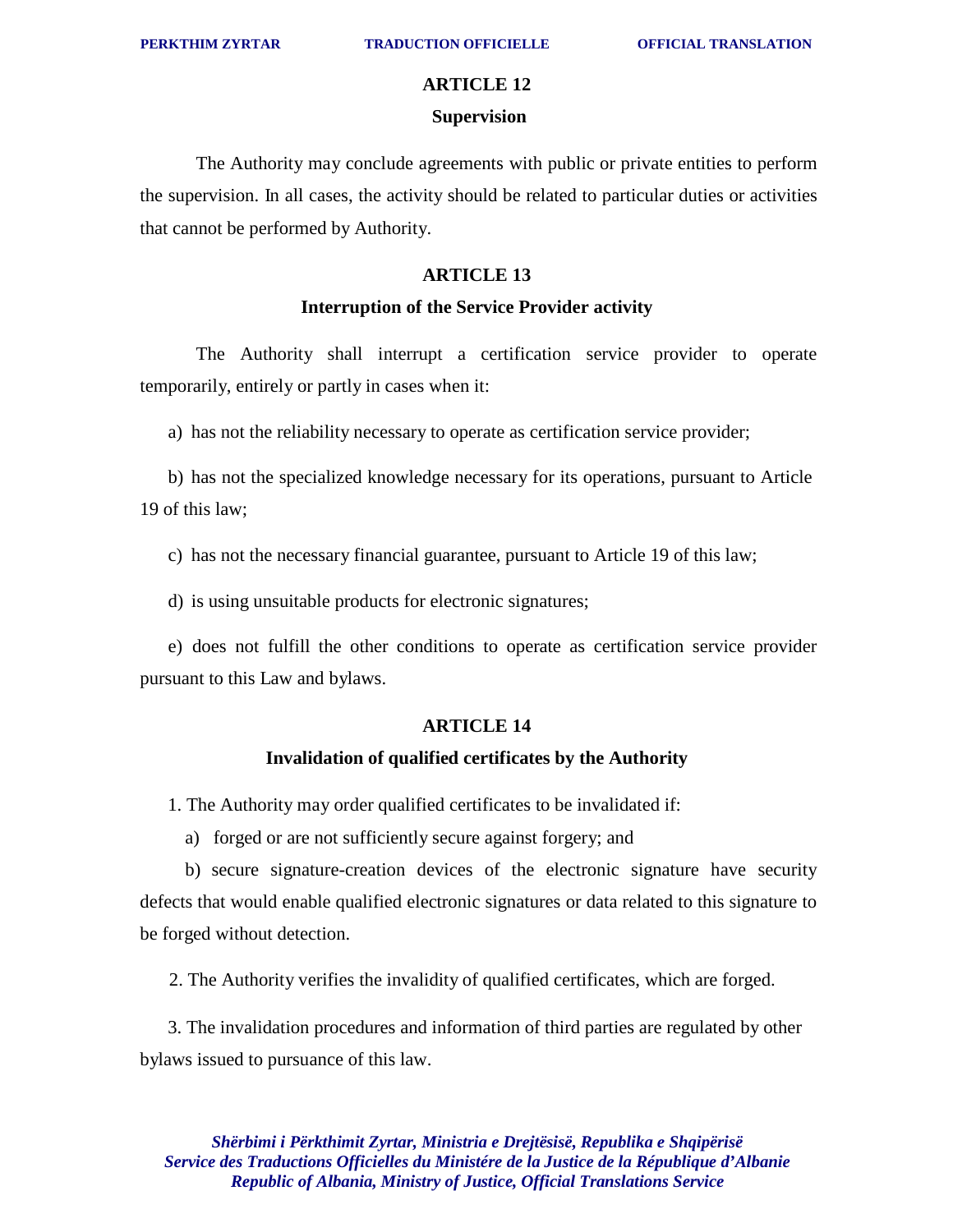#### **Validity of qualified certificates**

The validity of qualified certificates issued by a certification service provider shall not be impaired by measures taken against the service provider, pursuant to Article 13 of this law.

#### **ARTICLE 16**

#### **Inspection and information**

1. The Authority, while exercising its rights, reserves the right to inspect or request information from the certificate service providers periodically or anytime that it judges as necessary.

2. The Authority inspects or requests information anytime when:

 a) it has information on violation of provisions of the Law or other relevant bylaws;

b) it submits complaints from certificate applicants or certificate holders.

#### **ARTICLE 17**

#### **Cooperation**

1. Certification service providers and the third parties working for them shall permit the Authority and persons operating on its behalf to enter their premises, during normal working hours, with no prior notice.

2. Certificate service provider and third parties working for them are obliged to provide information and the necessary support making available all the paperwork's and electronic documentation.

3. To exercise its rights pursuant to this law, when appropriate, the Authority shall be supported by central, local public authorities and the police forces.

## CHAPTER IV CERTIFICATION SERVICE PROVIDERS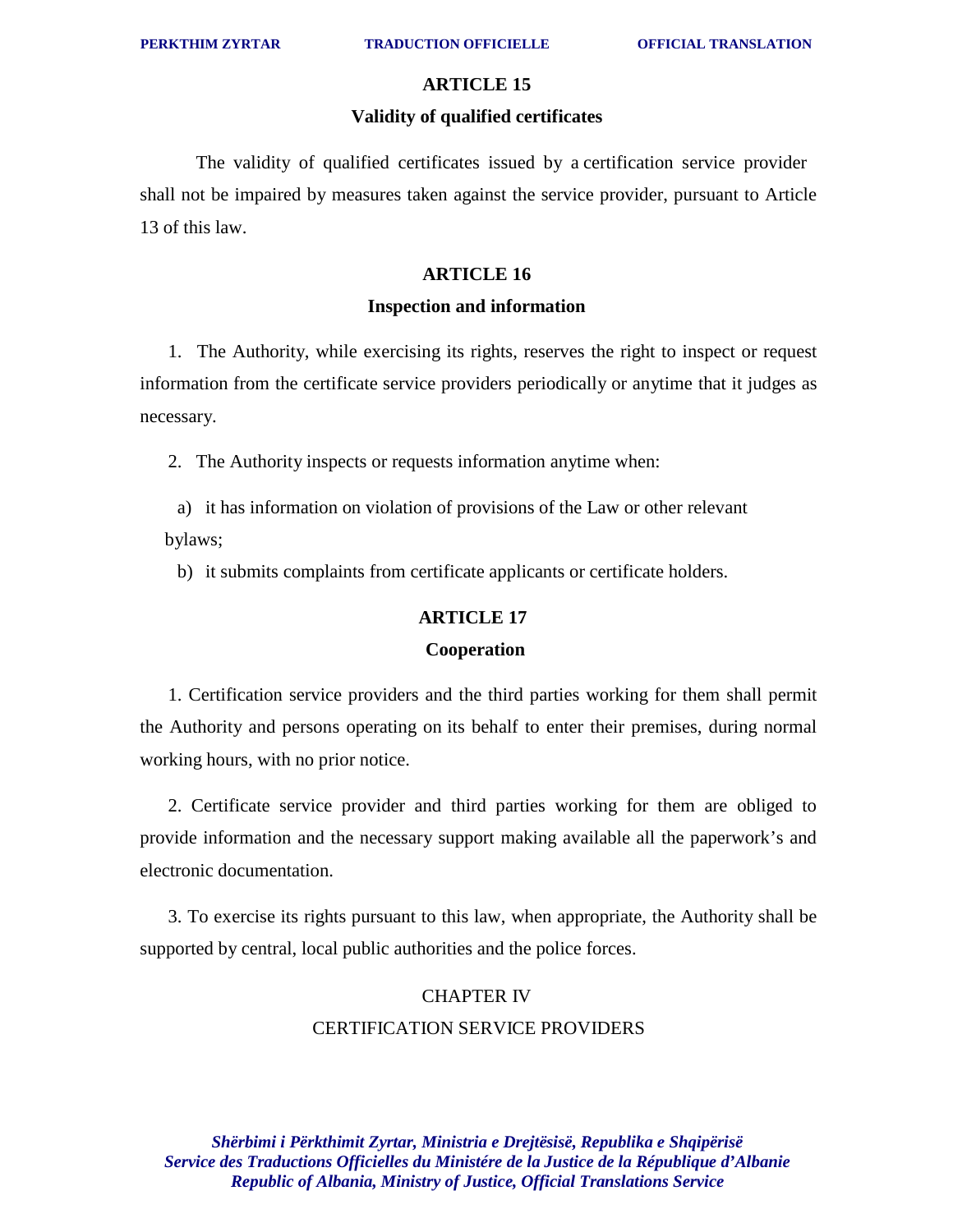#### **Certification service provider's operation**

The certification service provider does not require prior approval to begin its operation.

#### **ARTICLE 19**

#### **Requirements for operation**

1. The Certificate service provider can be any legal or natural person who can prove that he:

a) has the necessary reliability and specialized knowledge to operate as a certification service providers;

b) has the necessary financial guarantees to cover damages, pursuant to Article 41 of this Law.

2. The requirements and criteria that a certification service provider has to meet, including those pursuant to Article 1 of this Law, are to be specified by other bylaws in pursuance of this law.

#### **ARTICLE 20**

#### **Registration of certification service activity**

Anyone commencing to operate a certification service shall report this to the competent authority once it starts the operation. During the registration, the service provider shall submit the necessary evidences proving that all conditions under article 19 of this law have been met.

#### **ARTICLE 21**

#### **Reporting on lack of ability to meet the criteria**

The Certification service provider has to ensure that criteria pursuant to Article 19 of this Law are fulfilled throughout the entire duration of his operation. Circumstances that render this impossible must be reported to the Authority immediately.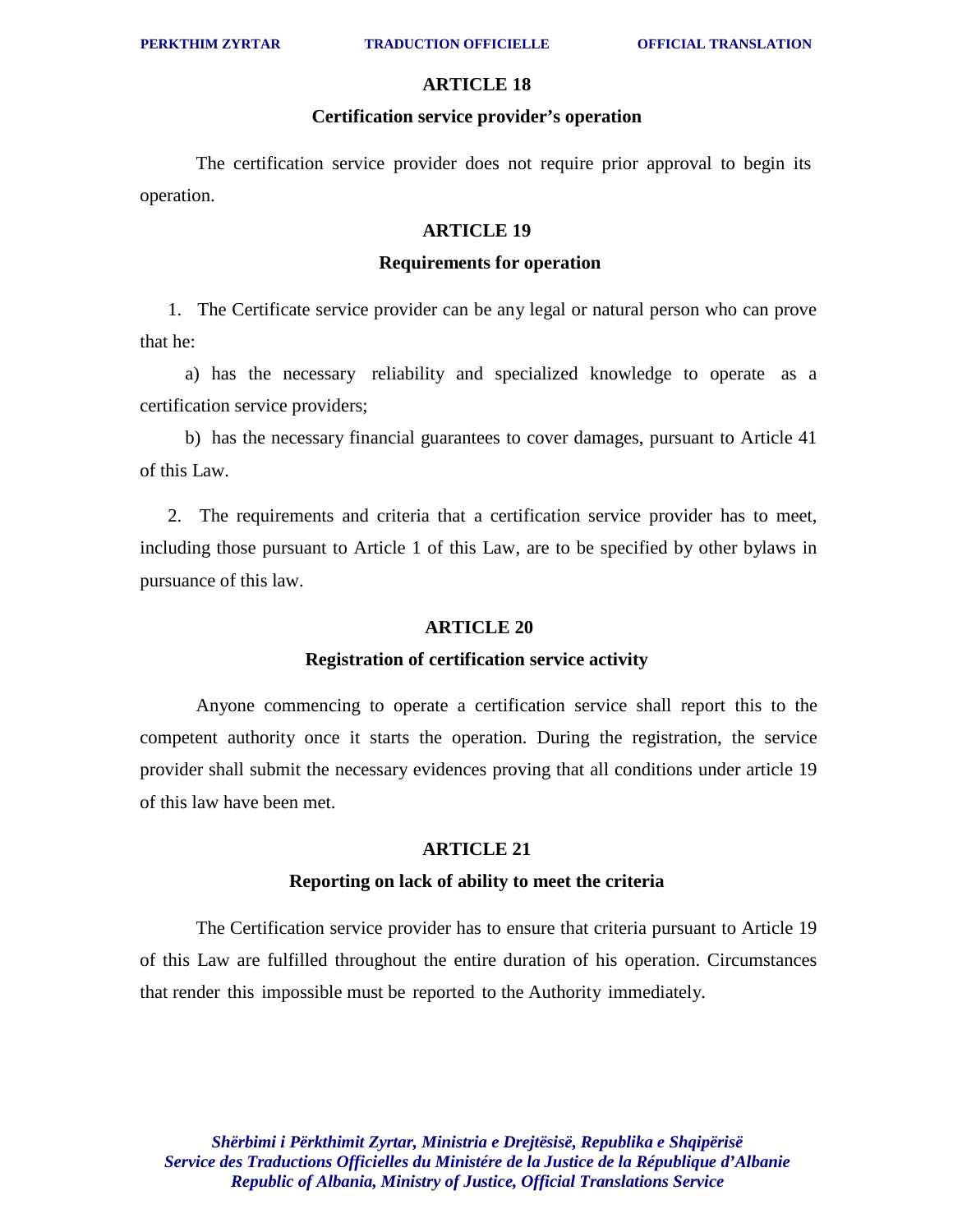#### **ARTICLE 22**

#### **Transferring the tasks of certification services**

The certification service provider may transfer the tasks, pursuant to this Law and bylaws, to third parties if they fulfill conditions specified pursuant to Article 19 of this Law. The transfer does not exclude the service provider from any legal responsibilities.

#### **ARTICLE 23**

#### **Periodical report**

Every Service Provider must submit an annual detailed report of its operations to the Authority no later than the  $31<sup>st</sup>$  march of the following year. The structure and content of this report is specified by the Authority.

## CHAPTER V ISSUANCE OF QUALIFIED CERTIFICATES

#### **ARTICLE 24**

#### **Identification of the applicant of qualified certificate**

1. The certification service provider shall, reliably identify any person who applies for a qualified certificate, and upon consent of the applicant shall be entitled to use the personal data collected, to guarantee reliably the identity of the applicant pursuant to this article.

2. The Certification-service provider shall confirm the assignment of a signature-test code to an identified person with a qualified certificate, ensuring that this can be verifiable electronically by anyone using public electronic links.

#### **ARTICLE 25**

#### **Data contained in the qualified certificate requested by the applicant**

1. If requested by an applicant, a qualified certificate may contain data on his authorization to act for a third party, occupational or other data on individual attributes.

2. Data on the authorization to act for a third party may only be included if proof of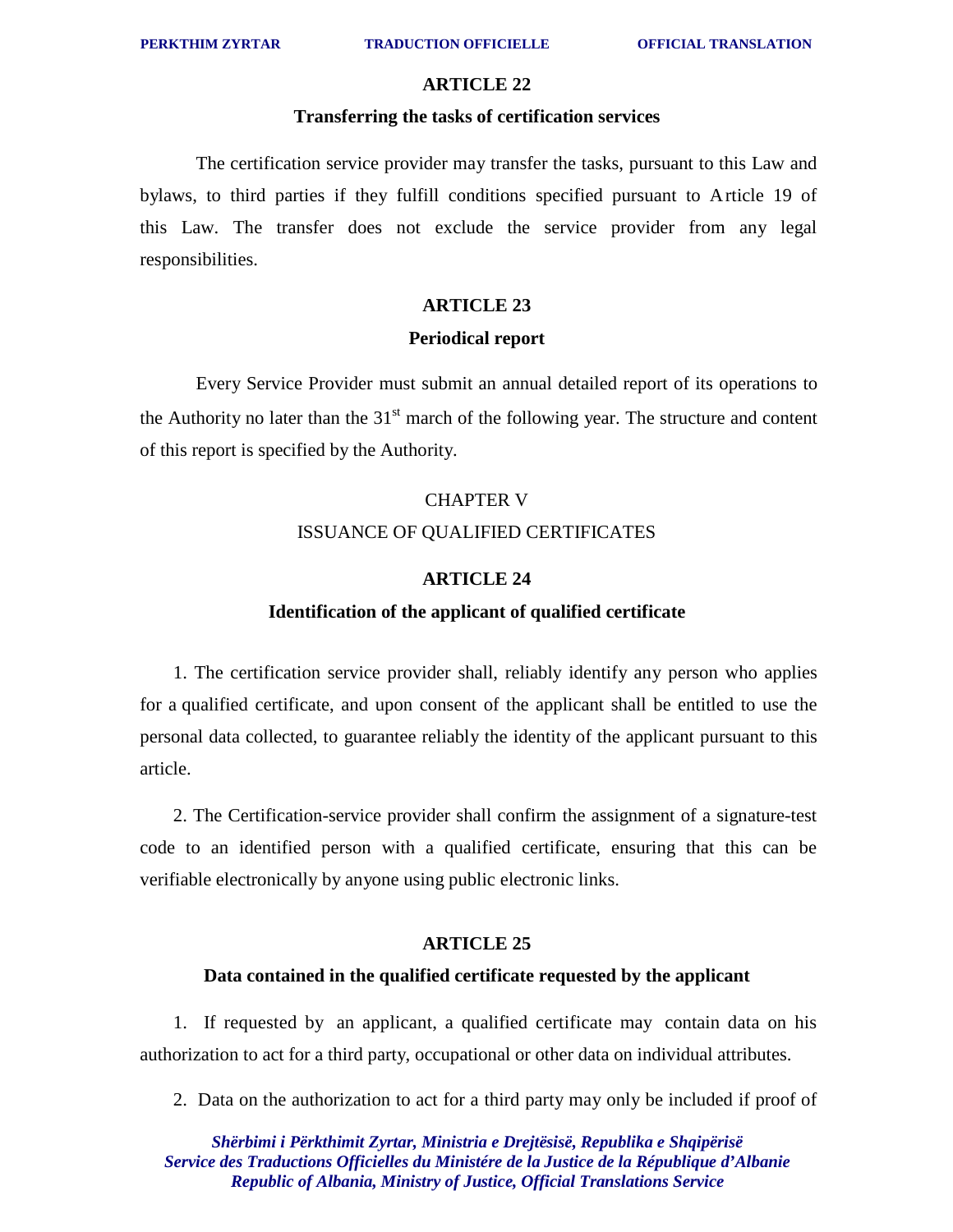this party's approval is given; occupational or other data on the person must be confirmed by the offices responsible for occupational or other data.

3. Other personal data may only be included in a qualified certificate with the approval of the person concerned.

#### **ARTICLE 26**

#### **Use of pseudonym**

1. If requested by the applicant the certification-service provider shall use a pseudonym instead of his name in the qualified certificate.

2. According to Article 25, pseudonym can be used for the data of qualified certificate, but the approval of the third party or the responsible office is required.

#### **ARTICLE 27**

#### **Data protection from fraud and assurance of the secrecy of codes**

1. The certification service provider shall make arrangements to ensure that data contained in the qualified certificates cannot be forged without being detected.

2. The certification service provider shall ensure that the signature codes are kept completely secret. Signature codes may not be stored outside the secure signature creation device and shall not be accessible directly by the applicant.

#### **ARTICLE 28**

#### **Personnel and products credibility**

For the purposes of certified qualified electronic signatures, the certification service provider shall employ credible personnel and products that meet the requirements pursuant to this Law. Other legal provisions shall specify the security criteria for the personnel and devices.

#### **ARTICLE 29**

#### **Secure signature creation device**

The certification service provider shall obtain suitable proof that the applicant owns the relevant secure signature creation device.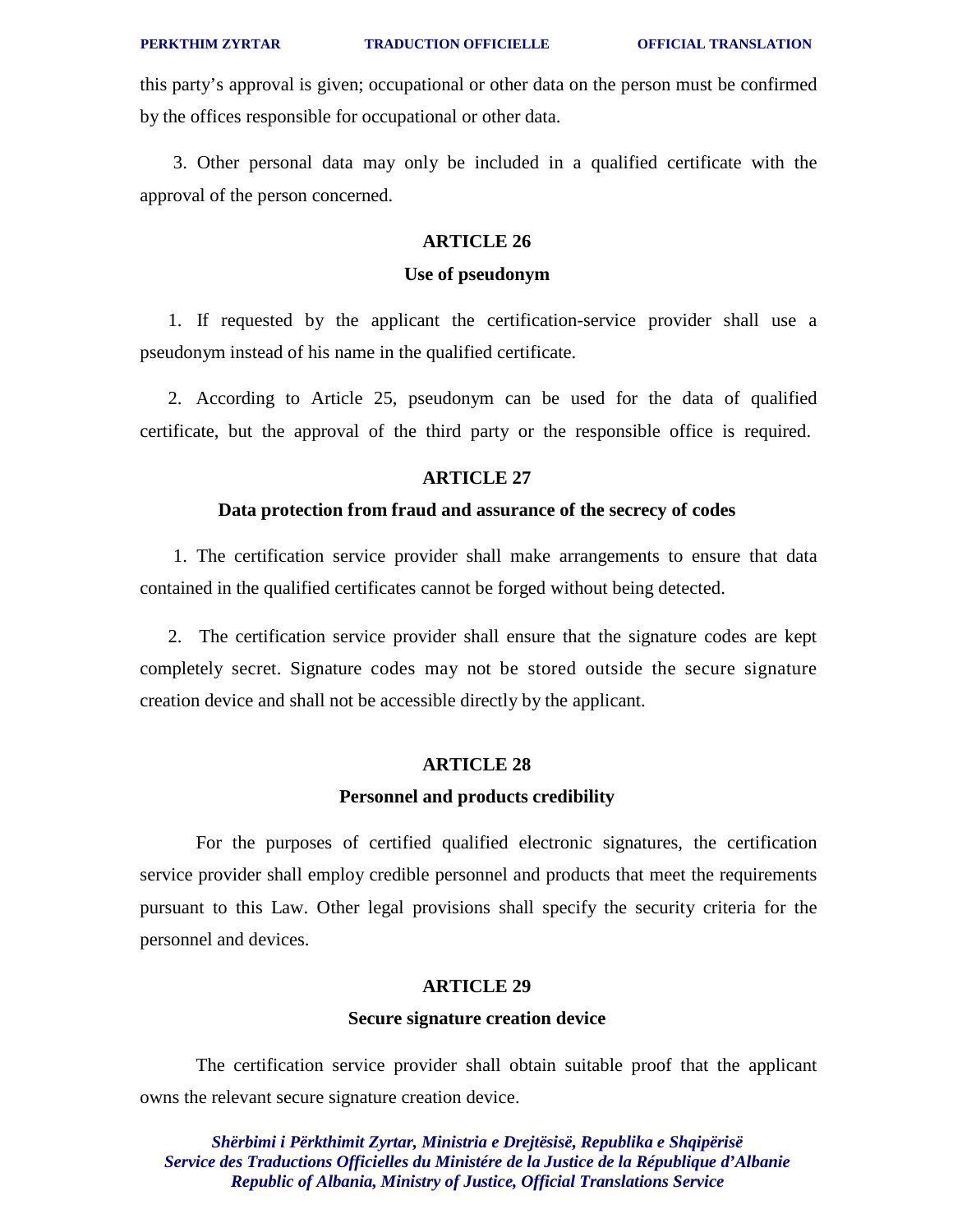#### **Information obligations on security measures**

1. The certification service provider shall inform the applicant on the measures needed to increase the security of a qualified electronic signature, and test them reliably.

2. The certification service provider shall inform the applicant that data contained on a qualified electronic signature may need to be signed again if the security of the current signature is reduced with the passing of time.

#### **ARTICLE 31**

#### **Information obligations on legal validity**

The certification service provider shall inform the applicant that a qualified electronic signature has the same effect in legal actions as a handwritten signature unless otherwise specified by Article 7 of this Law.

#### **ARTICLE 32**

#### **Information in written form**

To fulfill the information obligations pursuant to Articles 30 and 31, the applicant shall be given a written information sheet, acknowledgement of which shall be confirmed by signing, in order to be issued a qualified certificate.

#### **ARTICLE 33**

#### **Contents of qualified certificates**

A qualified certificate shall bear a qualified electronic signature and contain the following data:

a) name of the signature-code owner; a supplement shall be added to the name if there is a possibility of confusion with another name, or an unmistakable pseudonym assigned to the signature-code owner so he can be recognized as such;

b) assigned signature-test code;

c) designation of the algorithms with which the signature-test code of the signaturecode owner and the signature-test code of the certification service provider may be used;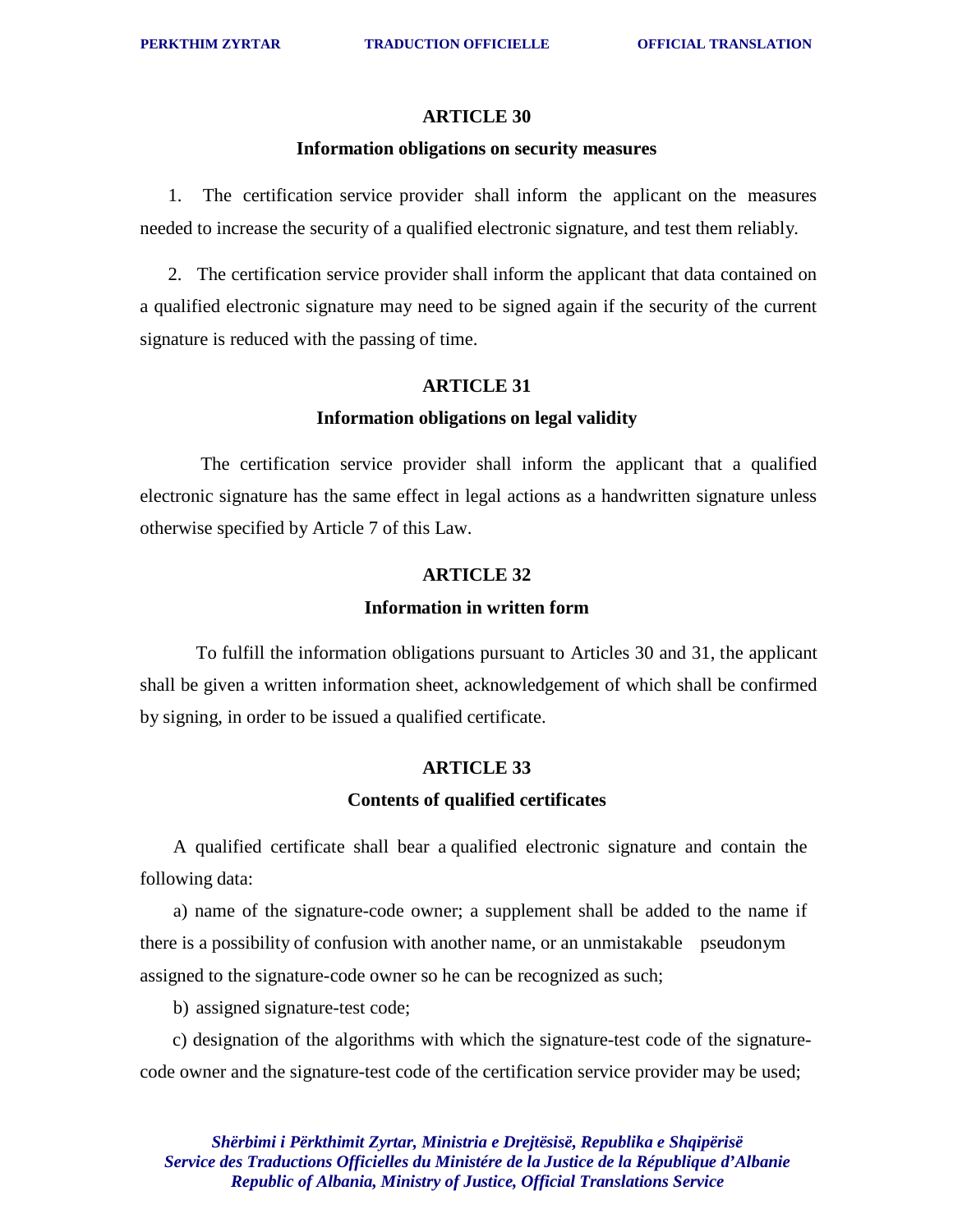ç) current serial number of the certificate;

d) commencement and termination of its validity;

dh)name of the certification service provider and the country in which he is domiciled;

e) information on whether the use of the signature code is limited to certain applications by nature or extent;

ë) Information that the certificate is a qualified one; and

f) If necessary, special attributes of the signature-code owner.

#### **ARTICLE 34**

#### **Special attributes**

1. Special Attributes may also be included in a separate qualified certificate (qualified certificate with special attributes).

2. In a qualified certificate with special attributes, the data provided for in article 33 of this Law may be replaced, referring clearly to qualified certificate's data from which it refers, in case that the use of the qualified certificate with special attributes is not needed.

#### **ARTICLE 35**

#### **Invalidation of qualified certificates**

1. The certification-service provider shall invalidate a qualified certificate immediately:

a) if a signature-code owner or his representative so demands,

b) if the certificate was issued on the basis of false data other than those specified pursuant to article 33 of this Law,

c) if the certification service provider has ceased to operate and the operation is not being continued by another certification service provider;

ç) if the competent authority orders the certificate invalidated in accordance with article 14 of this Law.

2. Further reasons for invalidation can be specified in contracts between parts, including cases provided in nos.1 of this article.

3. The invalidation must state the time from which it applies.

4. Invalidation does not have backdated effect.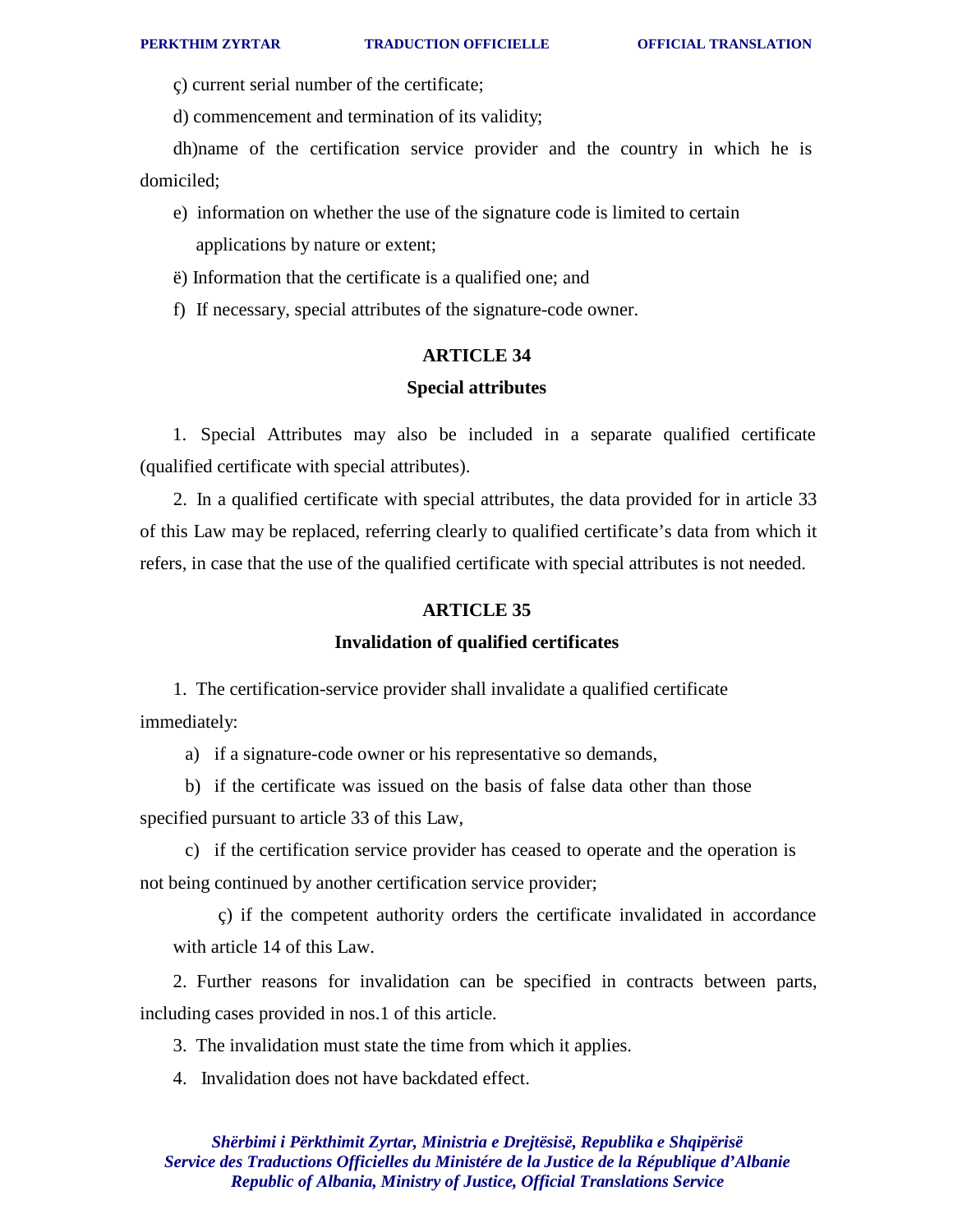#### **ARTICLE 36**

#### **Revocation on behalf of the code-owner**

The certification-service provider must provide a non-stop certificate revocation service, which is operated so that authorized revocations can be executed immediately, at any time it is requested.

#### **ARTICLE 37**

#### **Invalidation of certificate after special conditions on attributes cease to apply**

If a qualified certificate contains data pursuant to article 25 of this Law, the third party or the office responsible for the occupational or other data on the person may demand invalidation of the certificate in question, if the conditions for the occupational or other data on the person cease to apply after being included in the qualified certificate.

#### **ARTICLE 38**

#### **Issuance of qualified time stamps**

The issuance of qualified time stamps by a certification service provider shall meet the same requirements as specified pursuant to article 28 of this Law.

#### **ARTICLE 39**

#### **Documentation of the security measures and qualified certificates**

1. The certification service provider shall document all security measures taken in order to meet the requirements specified in this Law and bylaws as well as document the qualified certificates issued so that the data and their correctness can be confirmed at any time.

2. The documentation shall be made without delay and in such a manner that it cannot subsequently be altered without detection. This shall particularly apply to the issuance and invalidation of qualified certificates.

#### **ARTICLE 40**

#### **Right of information on the data stored by the service provider**

Upon request, the signature-code owner shall be given access to the data and the procedural steps concerning him which are stored from the certification service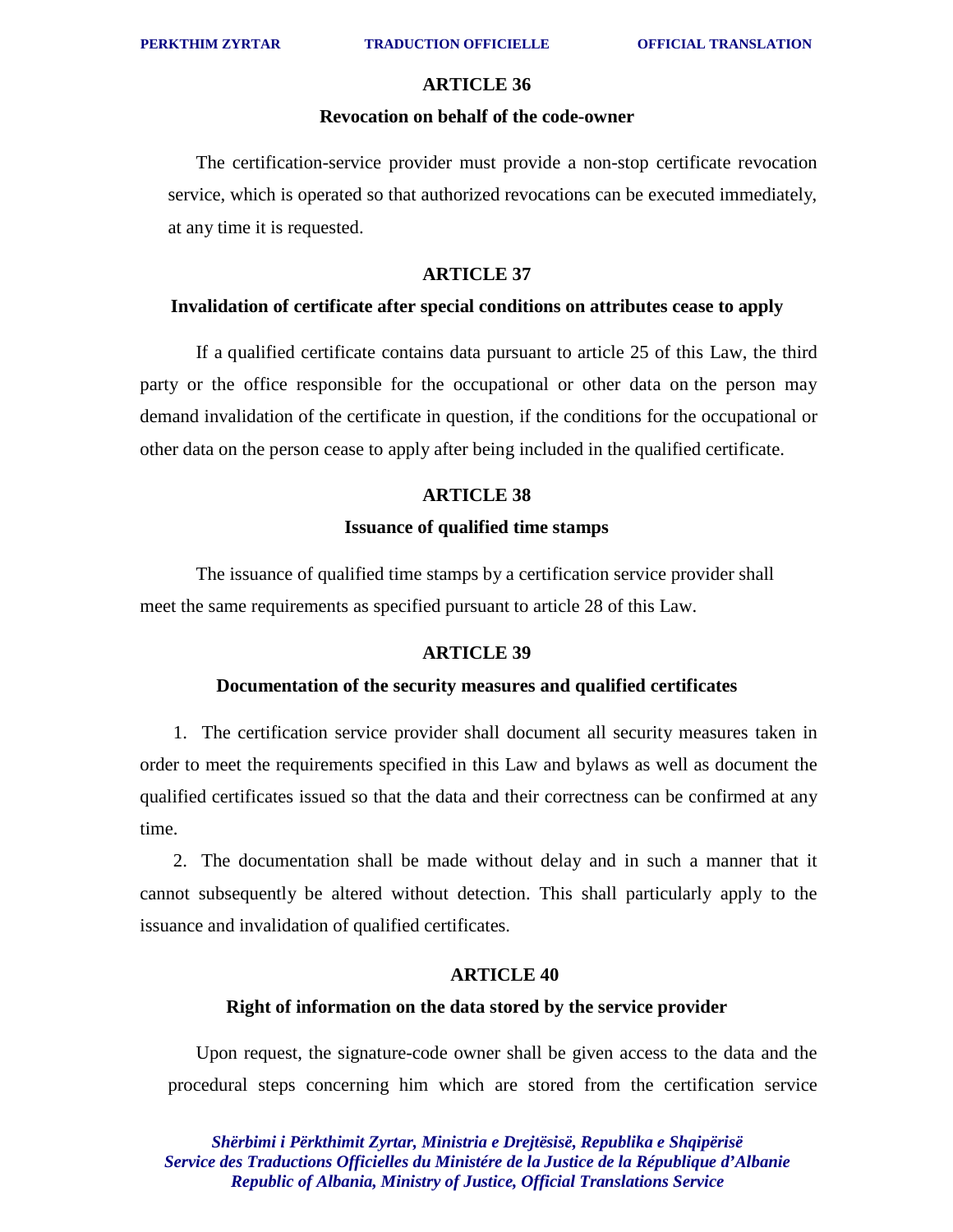provider.

#### CHAPTER VI

#### Liability

#### **ARTICLE 41**

#### **Reimbursement**

1. A certification service provider shall reimburse a third party for any damage caused from relying on the data in a qualified certificate or a qualified time stamp or on any information given in accordance with Article 24 of this law when:

a) he infringes the requirements pursuant to this Law and bylaws;

b) his products for qualified electronic signatures or other technical security services fail to operate properly.

2. Damages shall not be payable, if the third party had prior knowledge on the causes pursuant to point 1 of this article.

#### **ARTICLE 42**

#### **Exclusion from payment obligations**

The certification service provider is excluded from obligation of reimbursement if he proves to be innocent in his actions.

#### **ARTICLE 43**

#### **Restrictions on damage reimbursement**

If a qualified certificate restricts the use of the signature code to certain applications by type or extent, damages shall be payable only within the limits of these restrictions.

#### **ARTICLE 44**

#### **Liability in the cases of transfer of tasks**

The certification service provider shall be liable for transfer of obligation to offer services, pursuant to article 22 of the Law.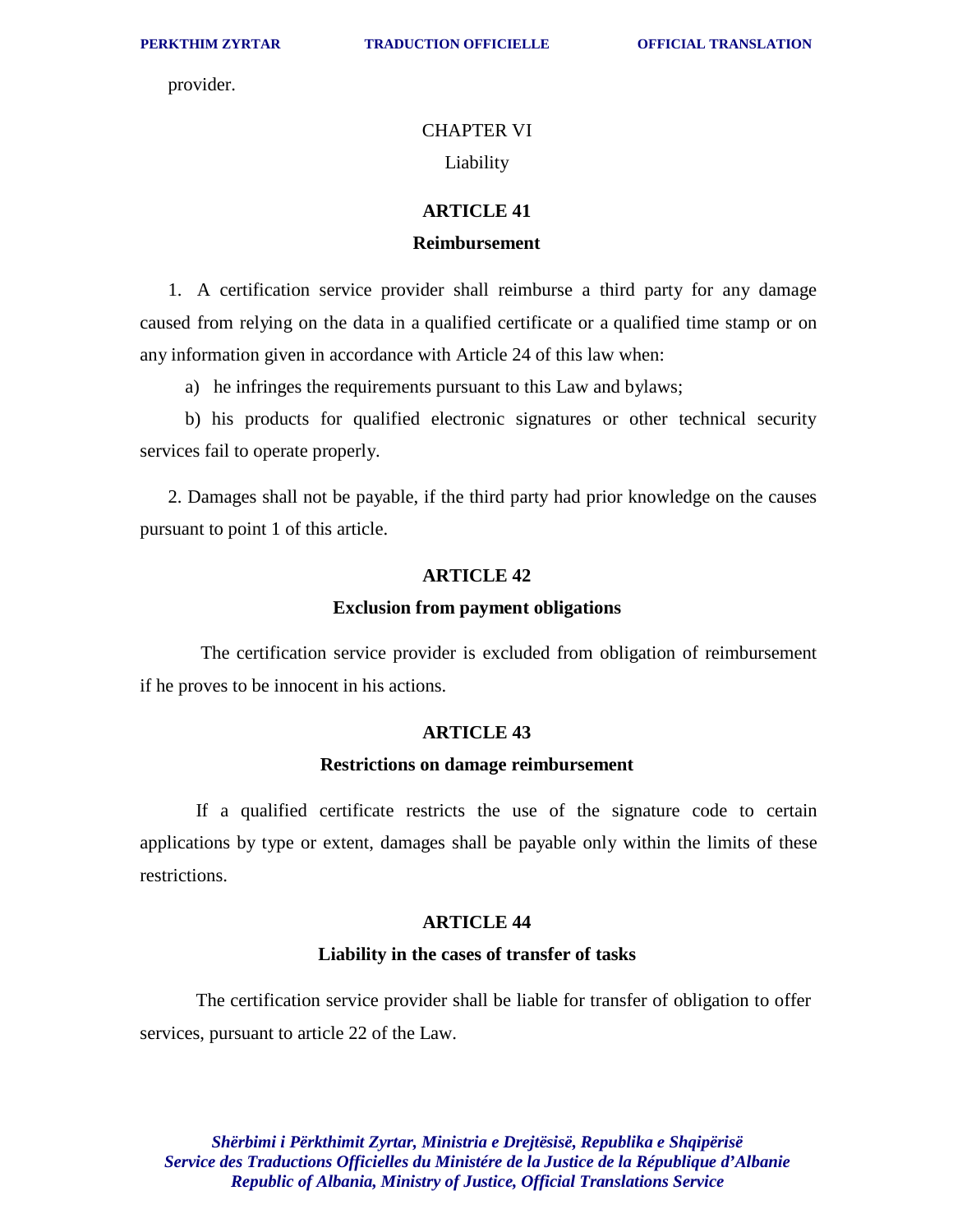#### **ARTICLE 45**

#### **Assets Guarantees**

The certification service provider shall be obliged to take appropriate financial measures to ensure that it can meet its statutory obligations for reimbursement of damages caused by:

a) Infringement of the requirements of the Law and bylaws.

b) Lack of proper function of his products for qualified electronic signatures or other technical security services.

#### **ARTICLE 46**

#### **Actions after cessation of certification service of certification service providers**

1. A certification service provider has to report the cessation of its operation immediately to the competent authority.

2. In the case of cessation of service, the certification service provider immediately must:

a) invalidate all valid certificates.

b) shall ensure that the valid certificates will be taken over by another certificationservice provider. It has to support the succeeding certification service provider in the best way possible and provide it with all the necessary data.

c) It shall inform the signature-code owners concerned that it will be ceasing operations and that the certificates are being taken over by another certification service provider.

3. the certification service provider has to continue the revocation services. If it is not able to fulfill the revocation, it shall report this fact to the competent authority, which will then take care of the respective revocation services.

## CHAPTER VII PROTECTION OF PERSONAL DATA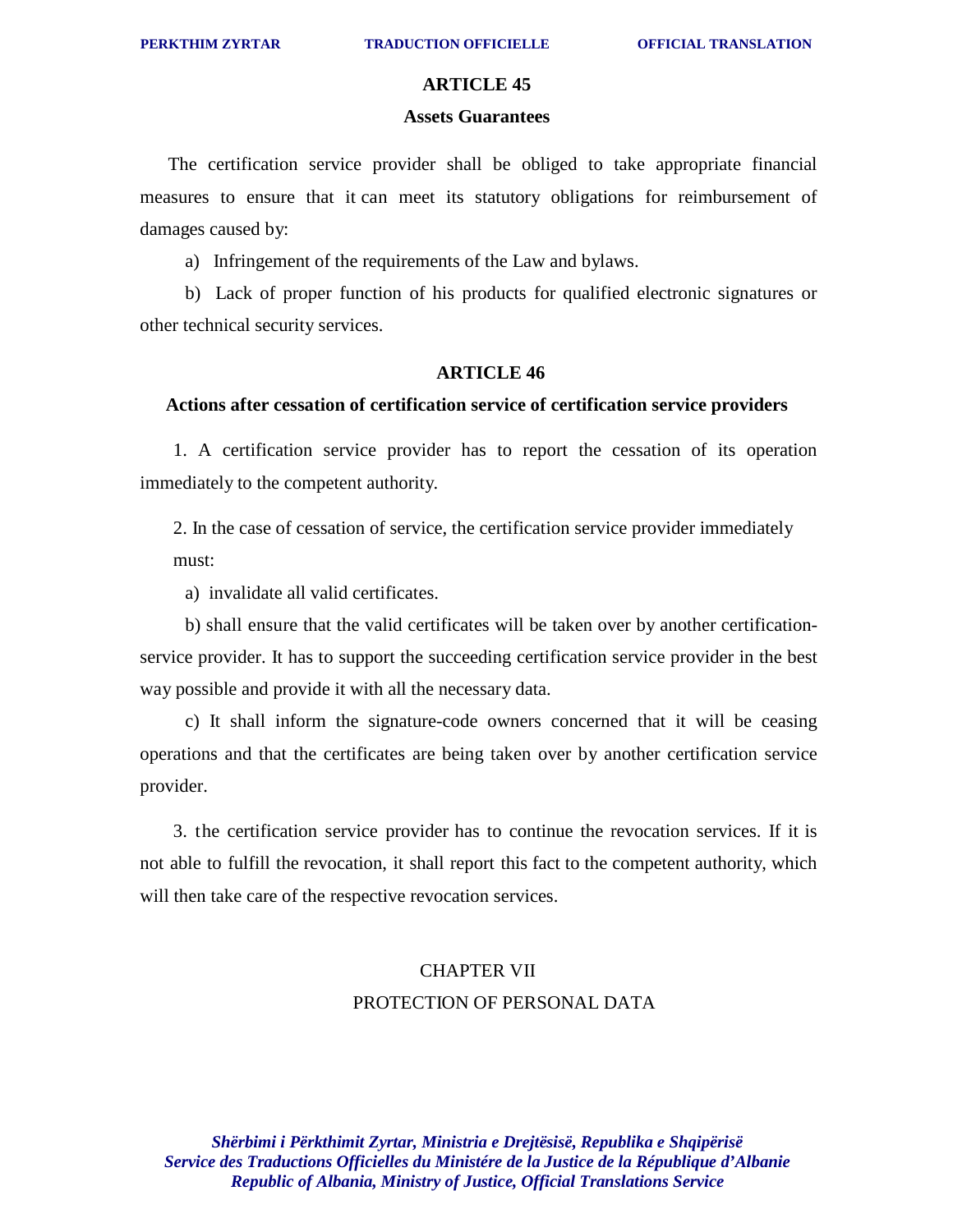## **ARTICLE 47 Data usage**

1. The certification-service provider shall only use the personal data that is necessary to fulfill the certification services and only insofar as it is necessary for the purposes of issuing and maintaining the certificate.

2. The personal data shall only be obtained directly from the holder of the certification code. Obtaining data from third parties shall only be permitted with the consent of the person concerned.

#### **ARTICLE 48**

#### **Data handover**

1. The certification-service provider shall hand the data on the identity of a signature-code owner to the competent authority upon request:

a) where this is necessary for the prosecution of criminal acts or infringement of regulations, and in the case when investigative institutions require the above;

b) to avoid risk to national security or order;

c) to fulfill the tasks legally required of the government, customs, military defense or the fiscal authorities;

ç) after a court order.

2. The Authority after asking for information, shall inform the signature code owner whose pseudonym has been revealed as long as this will not restrict the performance of its legal duties, or if the interests of the signature code owner for information outweigh the other reasons.

#### CHAPTER VIII

#### TECHNICAL SECURITY

#### **ARTICLE 49**

#### **Security of signature creation devices**

1. To store signature codes and to produce qualified electronic signatures, secure signature-creation devices shall be used that will reliably identify forged signatures and false signed data and offer protection against unauthorized use of the signature codes.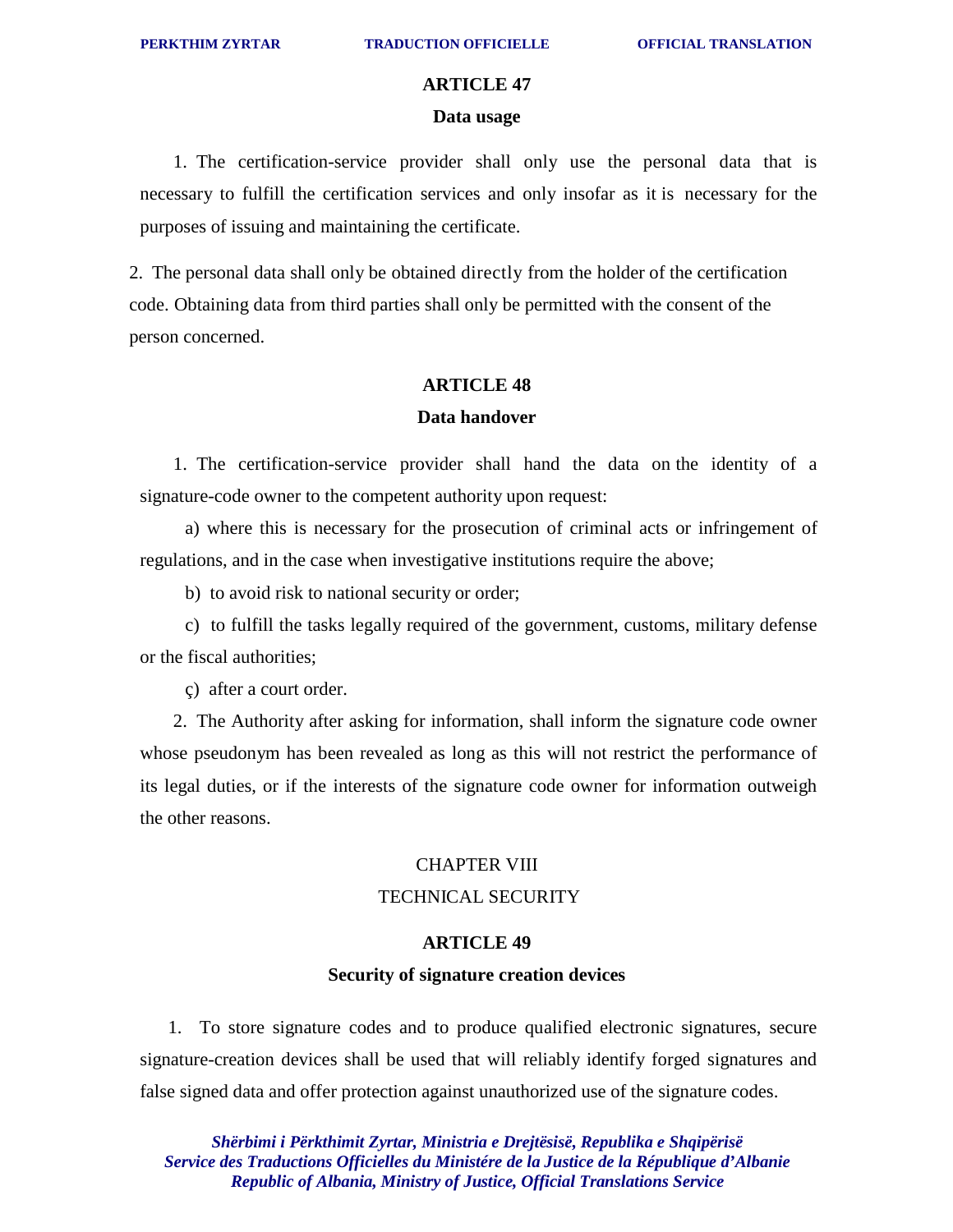2. If the signature codes are themselves produced on a secure signature-creation device, the requirements of article 51 of this Law shall be applied

#### **ARTICLE 50**

#### **Components of signature application**

1. The presentation of data to be signed requires signature-application components that will clearly indicate the production of a qualified electronic signature and enable the data to which the signature refers to be identified.

2. To check signed data, signature-application components are needed which will show:

a) which data the signature refers to,

b) whether the signed data are unchanged,

c) which signature-code owner the signature is to be assigned to,

ç) contents of the qualified certificate on which the signature is based, and of the appropriate qualified attribute certificates, and

d) results of the subsequent check of certificates pursuant Article 24 (2).

- 3. Signature-application components also shall, if necessary, make the contents of the data to be signed or already signed sufficiently evident.
- 4. The signature-code owners should use these signature application components or take other suitable steps to secure qualified electronic signatures.

#### **ARTICLE 51**

#### **Technical components for certification services**

The technical components for certification services shall contain provisions to:

1. Ensure that signature codes produced and transferred are unique and secret and exclude storage outside the secure signature-creation device;

2. Protect qualified certificates that are available to be tested or downloaded in accordance with Article 24 (1) from unauthorized alteration and unauthorized downloading, and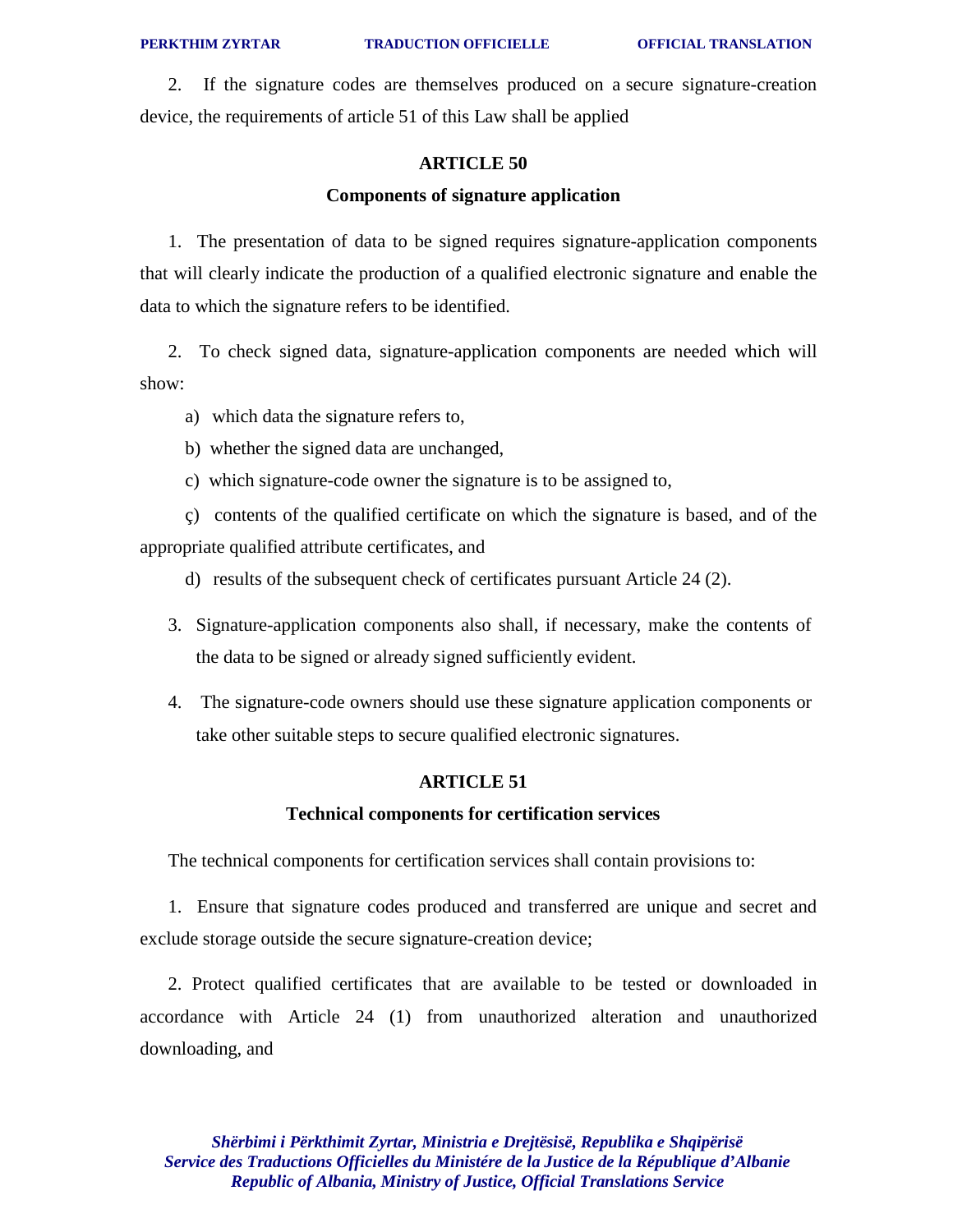3. Exclude the possibility of forgery and falsification in the production of qualified time stamps.

#### **ARTICLE 52**

#### **Testing and confirmation body**

1. Any legal or natural person who, by his request, is recognized as the Testing and Confirmation Body by the National Authority for Electronic Signatures, only if it can prove it has the reliability, independence, and specialized knowledge needed to exercise these functions.

- 2. The recognition may be:
	- a) limited in content,
	- b) be given for a limited period of time;
	- c) conditions may also be attached.

3. The Testing and Confirmation Body shall perform their tasks impartially, free of instruction, and conscientiously.

4. They shall document the tests and confirmations and hand over this documentation to the competent authority if they cease to operate.

5. Bylaws and other legal provisions shall specify the conditions, criteria and obligations pursuant to which the Testing and Confirmation Body must operate.

#### **ARTICLE 53**

#### **Fulfillment of legal requirements**

1. Confirmation on legal requirements, pursuant to articles 49, 50, 51 of this Law and bylaws, shall come from the Testing and Confirmation Body.

2. The manufacturer shall at the time of launching the product on the market at the latest, deposit a copy of his declaration in writing with the competent authority.

3. Declarations of manufacturers which comply with the requirements of the Law and other provisions on electronic signatures shall be made available to the public.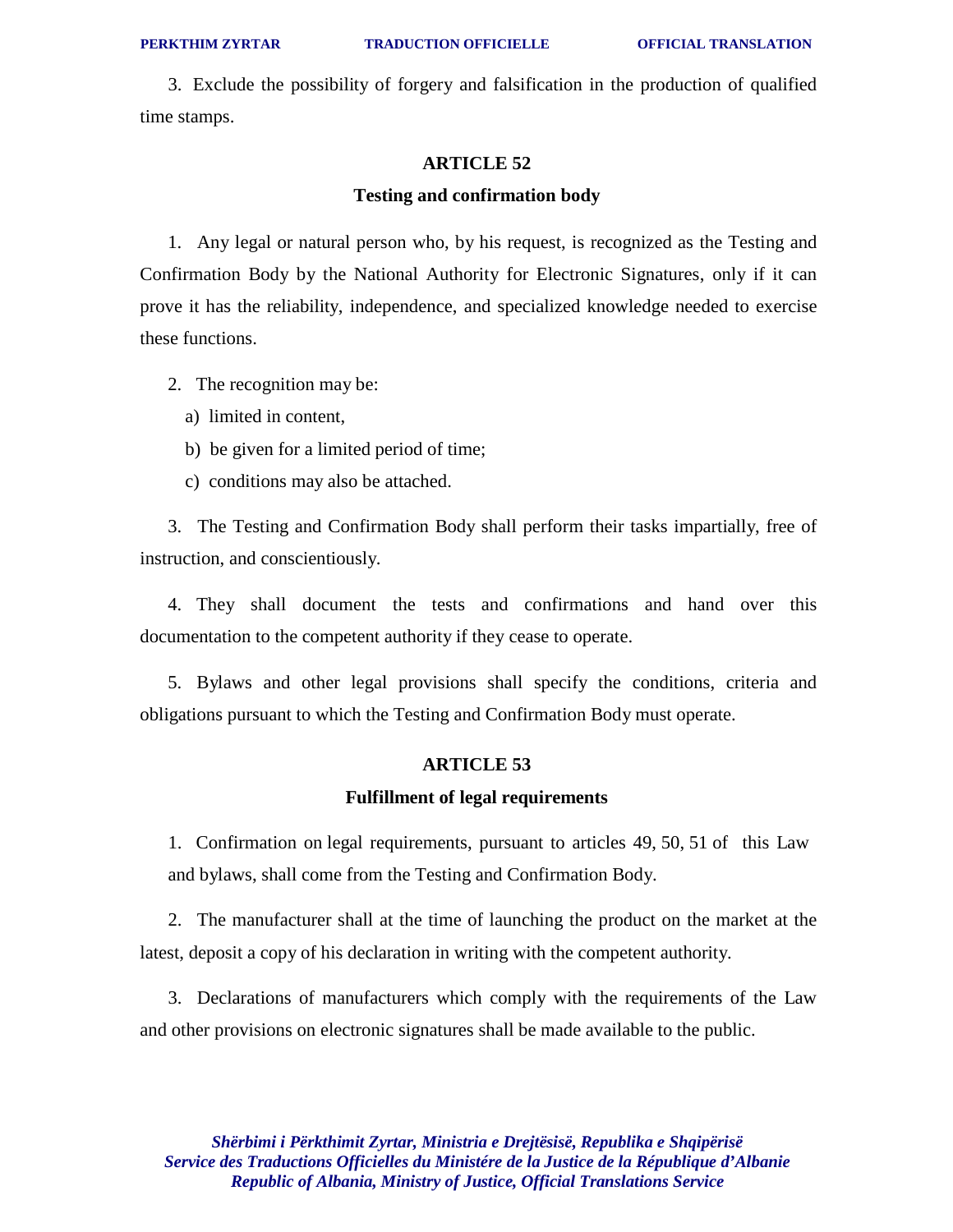#### **Acceptance and use of foreign products and electronic signatures**

1. Electronic signature and foreign products of electronic signatures are recognized and applied in conformity with agreements concluded by the Republic of Albania and foreign states for their acceptance and exchange of data

2. Procedures on establishing the security level for foreign electronic signatures and foreign products are regulated by other bylaws.

## CHAPTER IX COSTS AND FEES

## **ARTICLE 55 Fees**

With the proposal of the respective Minister, the Council of Ministers shall approve the measures and the types of fees to be paid to the Authority, by the certification service provider or other subjects that are liable according to this law. Fees cannot be higher than the costs of service conducted by the Authority.

#### CHAPTER X

#### ADMINISTRATIVE MEASURES

#### **ARTICLE 56**

#### **Violations**

The following violations, whenever they do not constitute a penal offence, they constitute an administrative offence and shall be punishable to fines as follows:

1. With a 2.000.000 (Lek) whenever:

a) The service provider does not report immediately on beginning of operations, pursuant to article 20.

b) The correct identification of the applicant is not performed, pursuant to point 1, of article 24.

c) The requests, pursuant to point 2, article 25, for taking the necessary evidences proving the authorization to act for a third party, are not executed.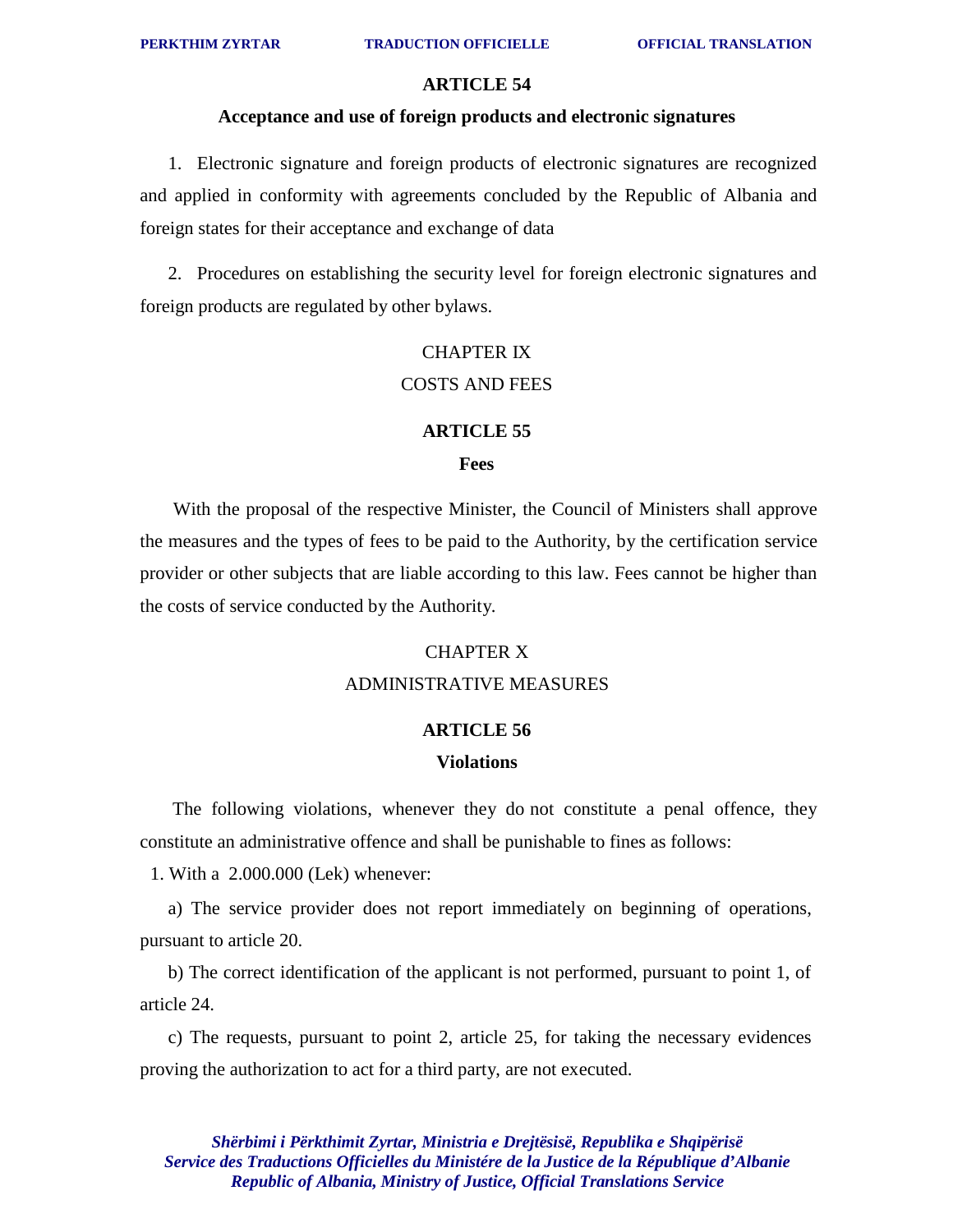ç) the service provider acts without prior approval of a third party, pursuant to point 2, article 26.

d) The service provider does not undertake the necessary actions after the cessation of activity, pursuant to article 46.

2. With a 1.000.000 (Lek) fine whenever:

- a) The certification service is offered in contradiction with what is specified pursuant to article 19.
- b) The security measures are not implemented as required pursuant to article 27.
- c) The documentation is not compiled pursuant to article 39.

ç) The service provider does not collaborate with the Authority, as required pursuant to articles 17 and 48.

#### **ARTICLE 57**

#### **Other Sanctions**

Regardless of the sanctions defined pursuant to article 56, and the circumstances specified in article 13, whenever the Authority reasonably considers that violations are to the extent that impair the integrity and credibility of the service provider, temporarily suspends the activity of the service provider, entirely or partially.

#### **ARTICLE 58**

#### **Complaints and execution**

1. The complaints, against the decision to penalize by fine or suspension of the activity, must be submitted to the Minister, not later than 10 days from the date of its imposition.

2. The Minister shall take a decision within 30 day period of time. Against this decision a complaint shall be made within 30 days following its proclamation or the notification from the court.

3. The processing of the administrative infringements, complaints and the execution of decisions are performed in accordance with the law: "On administrative violations". The fine is an executive title, which is collected by the Authority and deposited with the State's Budget.